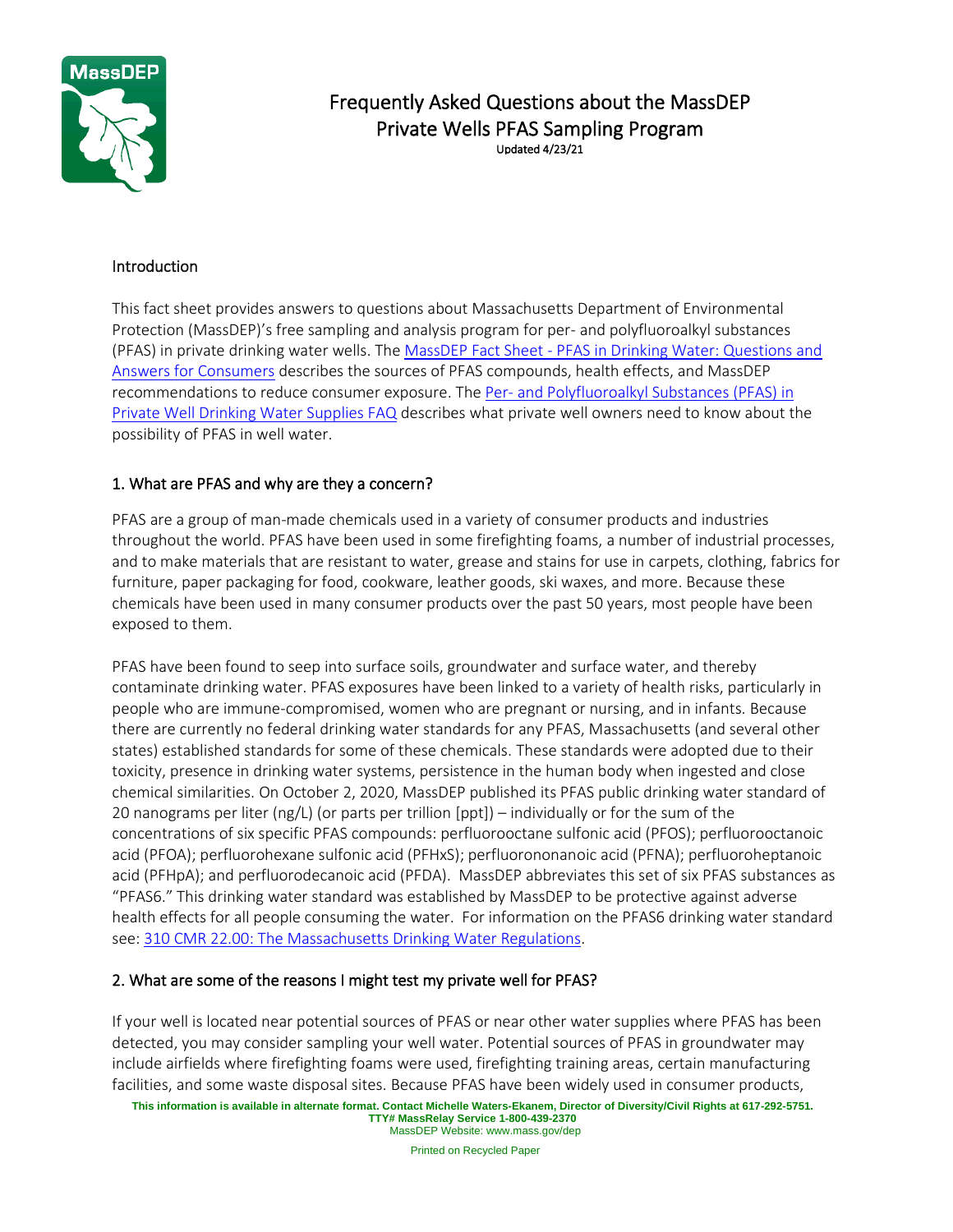septic systems and landfills may also be sources of PFAS in groundwater. You may wish to sample your well even without knowledge of specific potential sources of PFAS contamination, because many potential sources of PFAS have yet to be identified.

#### 3. What is the MassDEP Private Wells PFAS Sampling Program?

MassDEP will be conducting PFAS testing for a limited number of private wells, focusing on the 84 Massachusetts towns where 60% or more of residents are served by private wells. Private wells are regulated by local Boards of Health, which are overseen by the Massachusetts Department of Public Health. MassDEP will work with these entities, other local partners, and MassDEP's contractor, the University of Massachusetts (UMass), to select and provide for free sampling of selected private wells. An estimated 40 wells will be selected within each of the 84 towns based on priorities including geographic distribution throughout the town, proximity to potential sources of PFAS, and available funding. Should fewer than 20 of the selected well owners opt to participate in the program, other private well owners will be invited to apply and will be selected on a first-come, first-served basis. The 84 Massachusetts towns in which 60% or more of residents are served by private wells are:

| <b>ALFORD</b>      | <b>DOVER</b>       | <b>MONTGOMERY</b>       | <b>ROYALSTON</b>    |
|--------------------|--------------------|-------------------------|---------------------|
| AQUINNAH           | <b>DUNSTABLE</b>   | <b>MOUNT WASHINGTON</b> | SANDISFIELD         |
| <b>ASHBY</b>       | <b>ERVING</b>      | NANTUCKET*              | SAVOY               |
| ASHFIELD           | <b>FLORIDA</b>     | NEW ASHFORD             | <b>SHELBURNE</b>    |
| <b>BECKET</b>      | <b>FREETOWN</b>    | <b>NEW BRAINTREE</b>    | <b>SHERBORN</b>     |
| <b>BELCHERTOWN</b> | <b>GOSHEN</b>      | NEW MARLBOROUGH         | <b>SHUTESBURY</b>   |
| <b>BERKLEY</b>     | <b>GRANBY</b>      | <b>NEW SALEM</b>        | <b>STOW</b>         |
| <b>BERLIN</b>      | <b>GRANVILLE</b>   | <b>NEWBURY</b>          | <b>SUTTON</b>       |
| <b>BOLTON</b>      | <b>HAMPDEN</b>     | <b>OAKHAM</b>           | <b>TOLLAND</b>      |
| BOXBOROUGH*        | <b>HARVARD</b>     | <b>OTIS</b>             | <b>TRURO</b>        |
| <b>BOXFORD</b>     | <b>HAWLEY</b>      | PELHAM                  | TYNGSBOROUGH        |
| <b>BRIMFIELD</b>   | <b>HEATH</b>       | PERU                    | <b>TYRINGHAM</b>    |
| <b>BUCKLAND</b>    | <b>HOLLAND</b>     | PETERSHAM               | <b>WALES</b>        |
| <b>CARLISLE</b>    | <b>HUBBARDSTON</b> | <b>PHILLIPSTON</b>      | <b>WARWICK</b>      |
| CARVER             | <b>LAKEVILLE</b>   | PLAINFIELD              | <b>WASHINGTON</b>   |
| CHARLEMONT         | LEVERETT           | <b>PLYMPTON</b>         | WELLFLEET*          |
| <b>CHARLTON</b>    | LEYDEN             | <b>PRINCETON</b>        | WENDELL             |
| CHESTERFIELD       | <b>MENDON</b>      | <b>REHOBOTH</b>         | <b>WEST TISBURY</b> |
| <b>CLARKSBURG</b>  | MIDDLEFIELD        | <b>RICHMOND</b>         | <b>WESTHAMPTON</b>  |
| <b>COLRAIN</b>     | <b>MILLVILLE</b>   | <b>ROCHESTER</b>        | WESTPORT            |
| CONWAY             | <b>MONTEREY</b>    | <b>ROWE</b>             | <b>WINDSOR</b>      |

\*Towns added based on summer population and population updates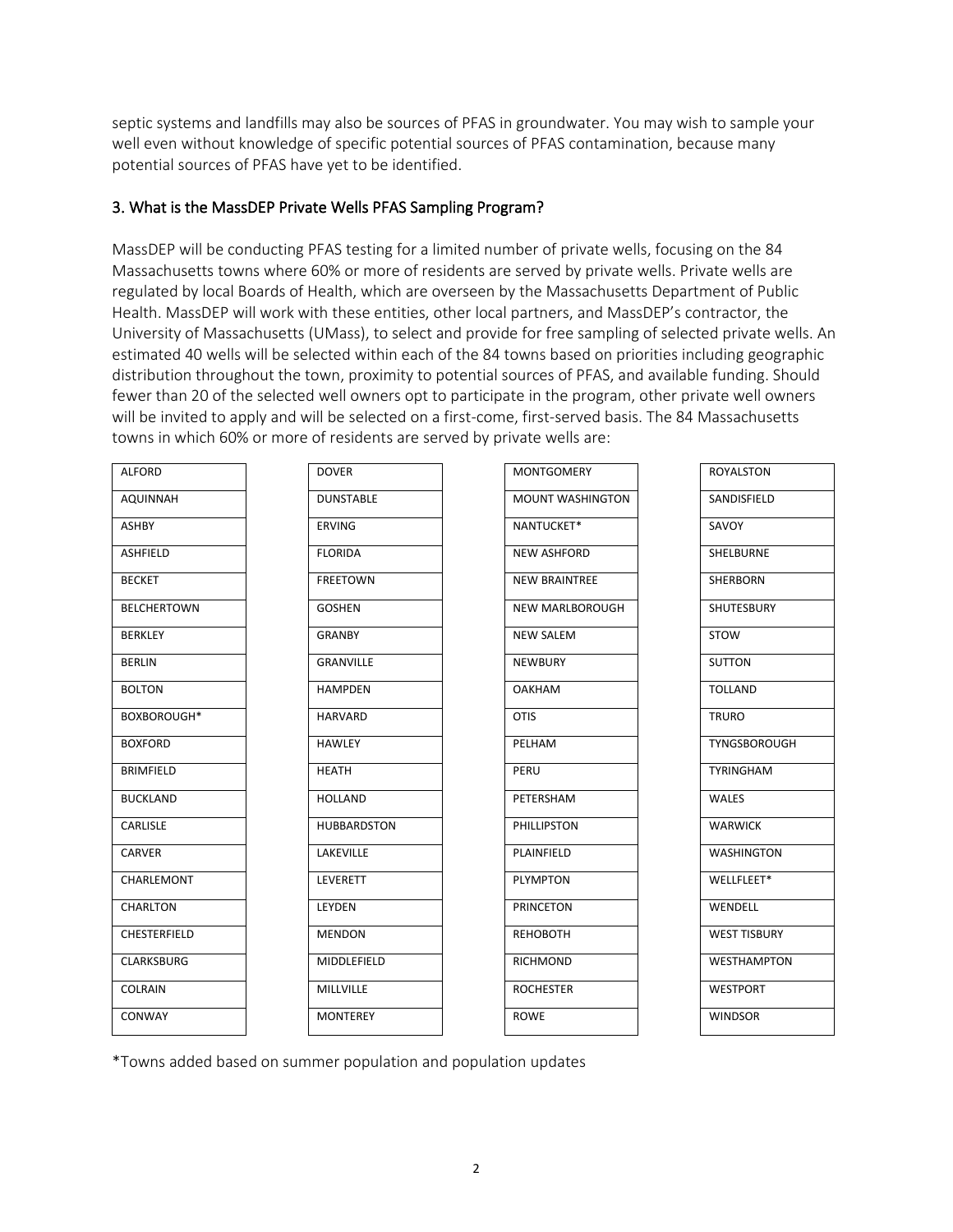### 4. If a well is not selected for the program, are there other resources available?

MassDEP will provide technical assistance information on PFAS for all private well owners as part of its private well guidance and outreach program that will engage Boards of Health and other local partners. There are many resources already available for private well owners listed below, and the UMass Technical Assistance Providers are available to answer questions at [pfas-pwo@umass.edu.](mailto:pfas-pwo@umass.edu) The Rural Community Assistance Program (RCAP) is also available to provide technical assistance to private well owners. Contact RCAP at [https://www.rcapsolutions.org/contact/.](https://www.rcapsolutions.org/contact/)

### 5. How does a private well owner sign up for PFAS sampling?

If a private well owner receives an invitation for the program, they visit<https://dwp-pfas.madwpdep.org/> to apply. Once a homeowner has applied and been selected, they will be contacted by MassDEP's UMass contractor by email or other appropriate methods, asking them to confirm their contact information. UMass will respond within two weeks of receipt of a confirmed email address.

#### 6. Who collects the water samples for the MassDEP Private Wells PFAS Sampling Program?

The private well owner will be responsible for collecting the water samples, so there is no requirement to provide access to your home. MassDEP UMass contractors and the labs will provide clear, simple instructions to the private well owners on how to collect samples. A training video available at <https://youtu.be/0gCtjLBVKYo> demonstrates how to collect drinking water samples for PFAS. MassDEP UMass contractors are also available at [pfas-pwo@umass.edu](mailto:pfas-pwo@umass.edu) to guide you through sample collection and to answer any questions.

### 7. How does the selected private well owner get the water sample bottles for PFAS sampling?

Once the private well owner has been accepted for free PFAS lab analyses:

- 1) The MassDEP Drinking Water Program or the UMass contractor will contact the private well owner to verify their information, including mailing address, and arrange for a sample collection timeframe.
- 2) The MassDEP Contracted Laboratory will send a sampling kit to the private well owner containing instructions, a Chain-of-Custody form, and sample bottles. Return postage will be included.

Note: MassDEP has contracted with five labs to provide the free analysis for PFAS. Your contacts for any questions regarding the status of your free PFAS sampling will be:

- The UMass contractor Technical Assistance Providers at [pfas-pwo@umass.edu](mailto:pfas-pwo@umass.edu).
- The MassDEP Drinking Water Program at [program.director-dwp@mass.gov](mailto:program.director-dwp@mass.gov) using the subject "Private Well PFAS Sampling Program."

#### 8. Which PFAS contaminants will the Massachusetts certified laboratory analyze the PFAS water samples for?

Currently, there are three USEPA testing methodologies for testing drinking water for PFAS. The current MassDEP Drinking Water regulations approved testing drinking water by USEPA Methods 537 and 537.1. These methods test for 18 PFAS compounds, including the PFAS6 compounds that are regulated by MassDEP's PFAS drinking water standard. The additional 12 unregulated PFAS compounds will also be analyzed by the certified laboratory, and the results for all 18 PFAS compounds will be included in the PFAS water sampling results.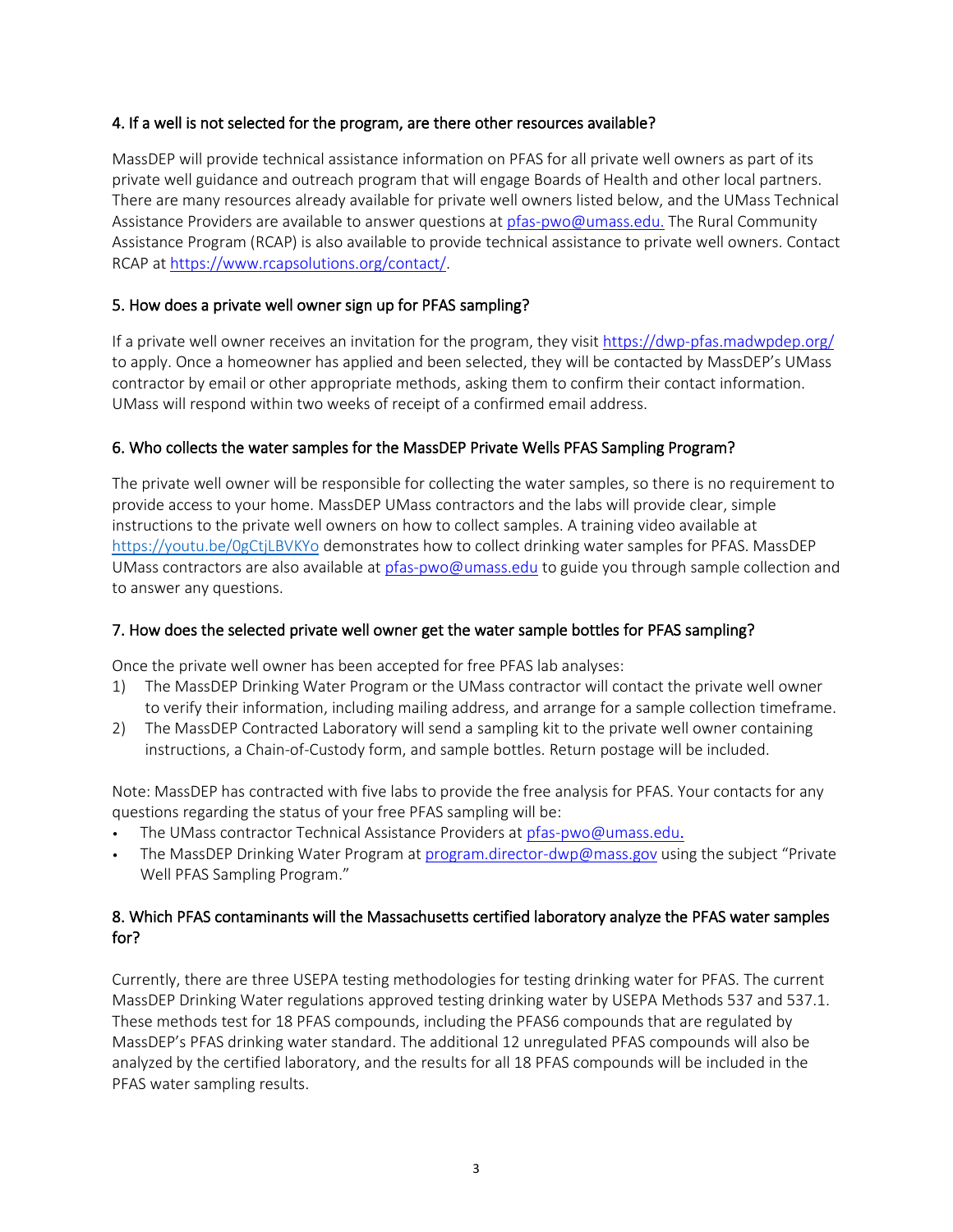#### 9. Why do the PFAS water sampling results include other PFAS in addition to the regulated PFAS6?

MassDEP is also collecting information on the presence of other PFAS compounds in drinking water. These include all the PFAS that are included in the USEPA approved analytical method for drinking water. Although Massachusetts drinking water standards and guidelines have not been set for these other PFAS compounds, MassDEP has concluded that it is important to monitor these other PFAS in order to help target future research and regulatory efforts.

#### 10. What does it mean if other unregulated PFAS are detected in my drinking water?

Many of the additional PFAS that are typically included in the drinking water analytical test method are believed to pose less risk than the regulated PFAS6. For other unregulated PFAS, potential risks have not been evaluated at this time due to limited data and/or differences in chemical properties. Drinking water values have been developed for some of these other PFAS by other states. These values may be useful to assess the possible significance of detections of these PFAS in drinking water. They include the following values provided below<sup>1</sup>:

PFHxA: 400,000 ppt (Michigan); PFBS: 420 ppt (Michigan) and 2000 ppt (Minnesota); PFBA: 7000 ppt (Minnesota); HFPO-DA: 370 (Michigan).

If you are concerned about these or other PFAS detected in your drinking water you could reduce your exposure by using bottled water that has been tested by a certified laboratory using EPA approved analytical methods for PFAS and determined to be non-detect. For more information on bottled water that has been tested for PFAS, and results, see MassDEP's [list of bottled water companies that have](https://www.mass.gov/doc/bottled-water-tested-for-pfas)  [tested their water for PFAS](https://www.mass.gov/doc/bottled-water-tested-for-pfas). Some home water treatment systems may also be able to reduce PFAS levels in the water. See MassDEP's Per- [and Polyfluoroalkyl Substances \(PFAS\) in Private Well Drinking Water](https://www.mass.gov/info-details/per-and-polyfluoroalkyl-substances-pfas-in-private-well-drinking-water-supplies-faq)  [Supplies FAQ](https://www.mass.gov/info-details/per-and-polyfluoroalkyl-substances-pfas-in-private-well-drinking-water-supplies-faq) for information regarding treatment devices that are known to remove many types of PFAS contaminants from water. For additional information you may wish to consult with your health care provider, local Health Department or Board of Health or MassDEP.

#### 11. What is involved in the quality control check of the PFAS laboratory results?

The PFAS laboratory analysis is performed by a laboratory certified by Massachusetts to conduct PFAS analysis. Upon receiving results from the Massachusetts certified laboratory, the UMass contractor performs a quality control review of the results to ensure the quality of the data. In the event that additional information about the results becomes available, the private well owner will be contacted by the UMass contractor.

### 12. How are the selected private well owners informed of the PFAS water sampling results?

After receiving the sampling results from a Massachusetts certified laboratory, the UMass contractor performs a quality control check of the PFAS laboratory testing results. The UMass contractor will then email a copy of the lab report to the private well owner with a cover letter including recommended actions, if needed. The local board of health and MassDEP will be copied on the email.

\_\_\_\_\_\_\_\_\_\_\_\_\_\_\_\_\_\_\_\_\_\_\_\_\_\_\_\_\_\_\_\_\_\_\_\_\_\_\_\_\_\_\_\_\_\_\_\_\_\_\_\_\_\_\_\_\_\_\_\_\_\_\_\_\_\_\_\_\_\_\_\_\_\_\_\_\_\_\_\_\_\_\_\_\_\_\_\_\_\_\_\_\_\_\_\_\_\_\_\_\_\_\_\_  $^1$  Current as of 4/15/2021. As the science and regulations are evolving for PFAS these values may change. For more information, please visit these state's PFAS webpages.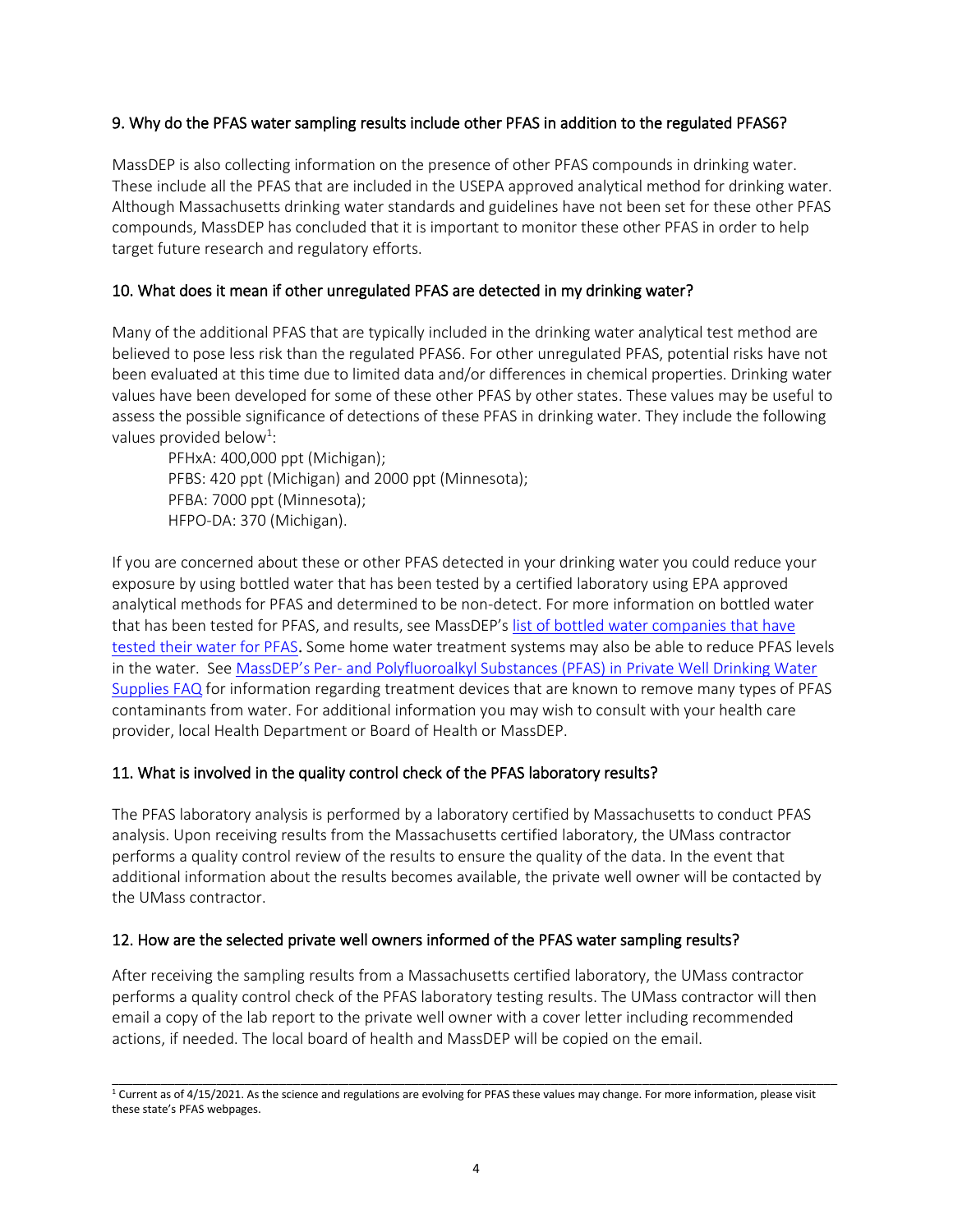The private well owner may contact the MassDEP/UMass Contractor a[t pfas-pwo@umass.edu](mailto:pfas-pwo@umass.edu) with any questions regarding the lab report.

#### 13. Will MassDEP collect any additional samples after the initial samples?

If the lab results of the first sample indicate that any of the six PFAS are detected in the water, MassDEP may request that the well owner collect one or more additional samples to confirm the result and to help identify any potential sources of PFAS contamination. The confirmatory samples are part of the free analyses; the well owner will be contacted and provided with a confirmation sampling kit.

### 14. What will happen if PFAS is confirmed to be present in a private well?

The owner of a private well is generally responsible for ensuring the quality of the drinking water. MassDEP and its UMass contractor can provide technical assistance on ways to reduce exposure to PFAS in drinking water, including the use of bottled water and installation of treatment systems.

#### 15. What will happen if PFAS in the well water is confirmed at an elevated level?

MassDEP and the UMass contractor provide technical assistance on any recommended steps to take based on the PFAS results. Detection of PFAS6 above 20 ppt in a Private Well may have legal and financial implications for its owner. *Each owner will be notified of this in advance of participating and acknowledge this on their signup form.* A PFAS6 result of 20 ppt or above is a reportable concentration under Massachusetts Regulation 310 CMR 40.0000, the [Massachusetts Contingency Plan.](https://www.mass.gov/guides/the-waste-site-cleanup-program) The MassDEP Bureau of Waste Site Cleanup (BWSC) will receive copies of all private well PFAS lab results for waste site notification and cleanup requirements. MassDEP BWSC will follow-up with the well owner to ensure that private wells with detections higher than 90 ppt (i.e., Imminent Hazards under the regulations) are addressed in a timely manner. The [PFAS Private Wells Sampling Program 21E Q&A](https://www.mass.gov/doc/private-wells-pfas-sampling-program-21e-questions-and-answers) provides information on MassDEP BWSC possible action, depending on the level of PFAS detected in the well (< 20 ppt, from 20 to 90 ppt, or  $>$  90 ppt).

### 16. What are the potential costs if a private well owner's property is found to be the source PFAS contamination?

To date, MassDEP's experience has been that private wells (residential locations) are generally affected by off-property, non-residential sources (e.g., nearby fire training locations, industry, etc.). Therefore, they are categorized with downgradient property status, or DPS. The extent to which MassDEP will bill for work it performs depends on whether or not the PFAS6 migrated to your property from somewhere else. A DPS property owner will not be billed.

When considering whether your home could be the actual *source* of PFAS contamination, you should think about the past use(s) of the property over the past 20–50 years and whether any of those uses on that property may have involved PFAS. The potential costs would be very case-specific. If your property is determined to be the *source* of contamination, even a simple example would require that a Licensed Site Professional be hired to oversee sampling of groundwater (and likely soil) and make the required submittals to MassDEP. If the contamination is found to be widespread – affecting other homes in the neighborhood, not just yours – substantially more sampling would be required and could include the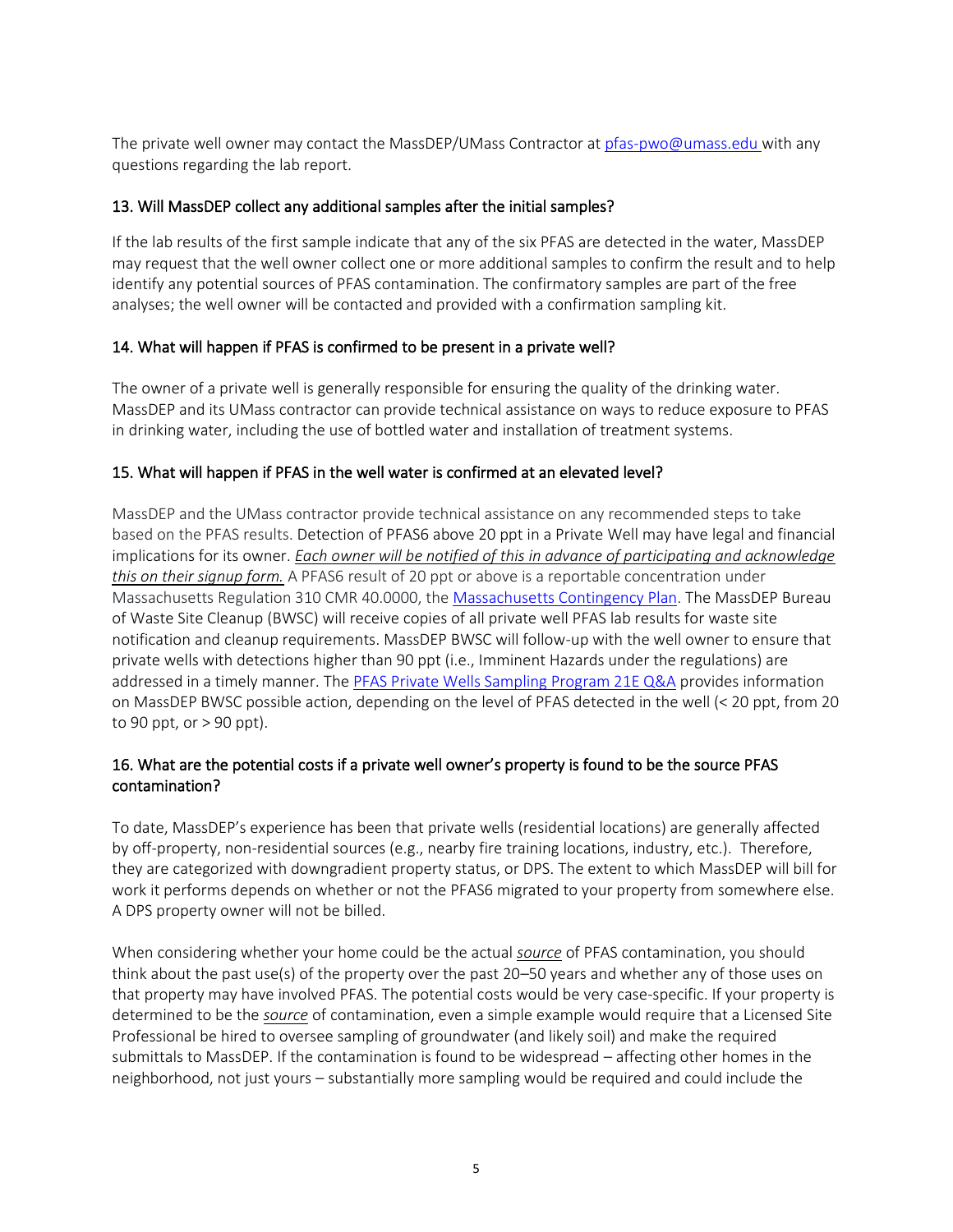installation of treatment systems in multiple homes. Thus, the potential costs could range from tens-ofthousands of dollars (for a relatively simple site) up to hundreds of thousands, or more.

### 17. Will the laboratory results of the PFAS testing of selected private wells be made public?

Lab results of all PFAS tests will be provided to the private well owner and MassDEP. In addition, a copy of all results will be provided to the appropriate local board of health. Individual private well owner results will not be automatically provided to the public. Anonymized results with no individual owner information will be used by MassDEP to develop PFAS characterization maps. However, records of laboratory results of PFAS testing are considered public documents and therefore may be made publicly available as per the Massachusetts Public Records Law.

### 18. Will there be a final report summarizing the Private Well PFAS Sampling Program?

Yes, upon conclusion of the program MassDEP and the UMass contractor will develop a final report providing information on the program. A copy of the final report will be made public and provided to all Private Well PFAS Sampling Program participants when it becomes available.

### 19. Are public water supplies also testing for PFAS?

Yes, under the recently revised MassDEP regulations all public water supplies must test for PFAS. The Baker-Polito Administration secured funding in two supplemental budgets adopted by the Massachusetts Legislature to provide free PFAS analyses for both private wells and public water supplies across the Commonwealth. Information on the free PFAS lab analyses program for public water systems is available in the links below. The information collected from both selected private wells and public water supplies will be used to characterize PFAS levels in the groundwater and surface water of the Commonwealth and inform MassDEP's strategy for treatment and mitigation of this emerging contaminant.

# 20. Who can I contact for information or technical assistance on free PFAS samples?

Send an email with your questions to [pfas-pwo@umass.edu](mailto:pfas-pwo@umass.edu) or to [Program.director-DWP@mass.gov](mailto:Program.director-DWP@mass.gov) with the Subject: "Private Wells PFAS Sampling Program."

# 21. What are some Town considerations?

Local Boards of Health regulate private wells and the owner of a private well is generally responsible for ensuring the quality of the drinking water and addressing any contaminants. Residents with PFAS in their private well will likely have questions for the Board of Health and other Town officials. MassDEP Drinking Water Program and its UMass contractor can provide technical assistance on ways to reduce exposure to PFAS in drinking water, including the use of bottled water and installation of treatment systems.

If a Town facility, such as a landfill or firefighter training area, is identified as a source of PFAS contamination, the Town could have obligations under the state Waste Site Cleanup Program Required response actions under the state Waste Site Cleanup Program may include testing additional private wells in the area and the provision of bottled water/treatment systems to the affected area For more specific information on the state Waste Site Cleanup Program, email [bwsc.information@mass.gov.](mailto:bwsc.information@mass.gov)